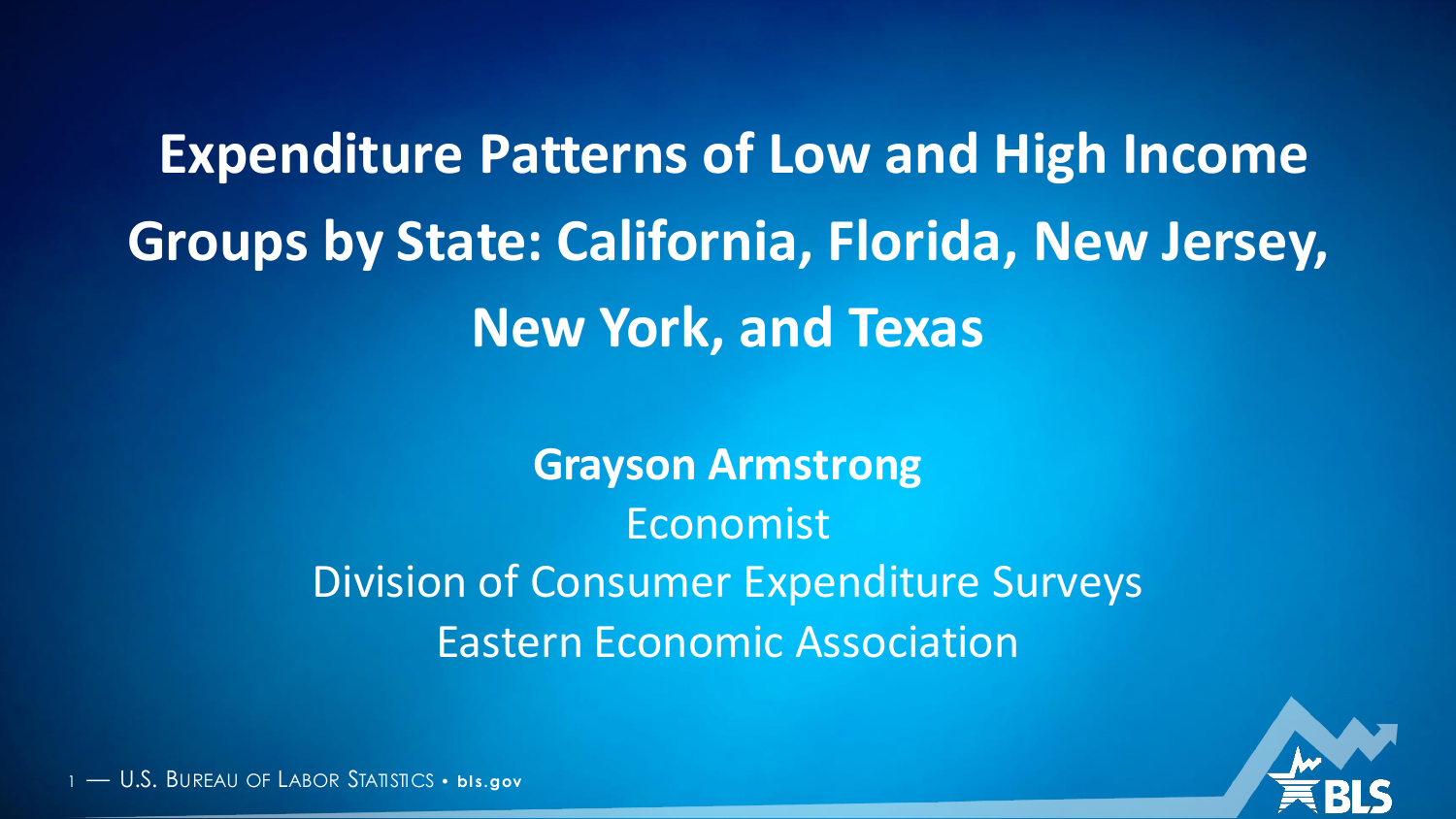### **State Estimates**

- First test estimates produced for three states (**CA, FL,** and **NJ**) using 2013 data.
- **First official weights** published using 2016 data for three states in 2018.
- **Two additional states (NY** and **TX**) were added in 2019.



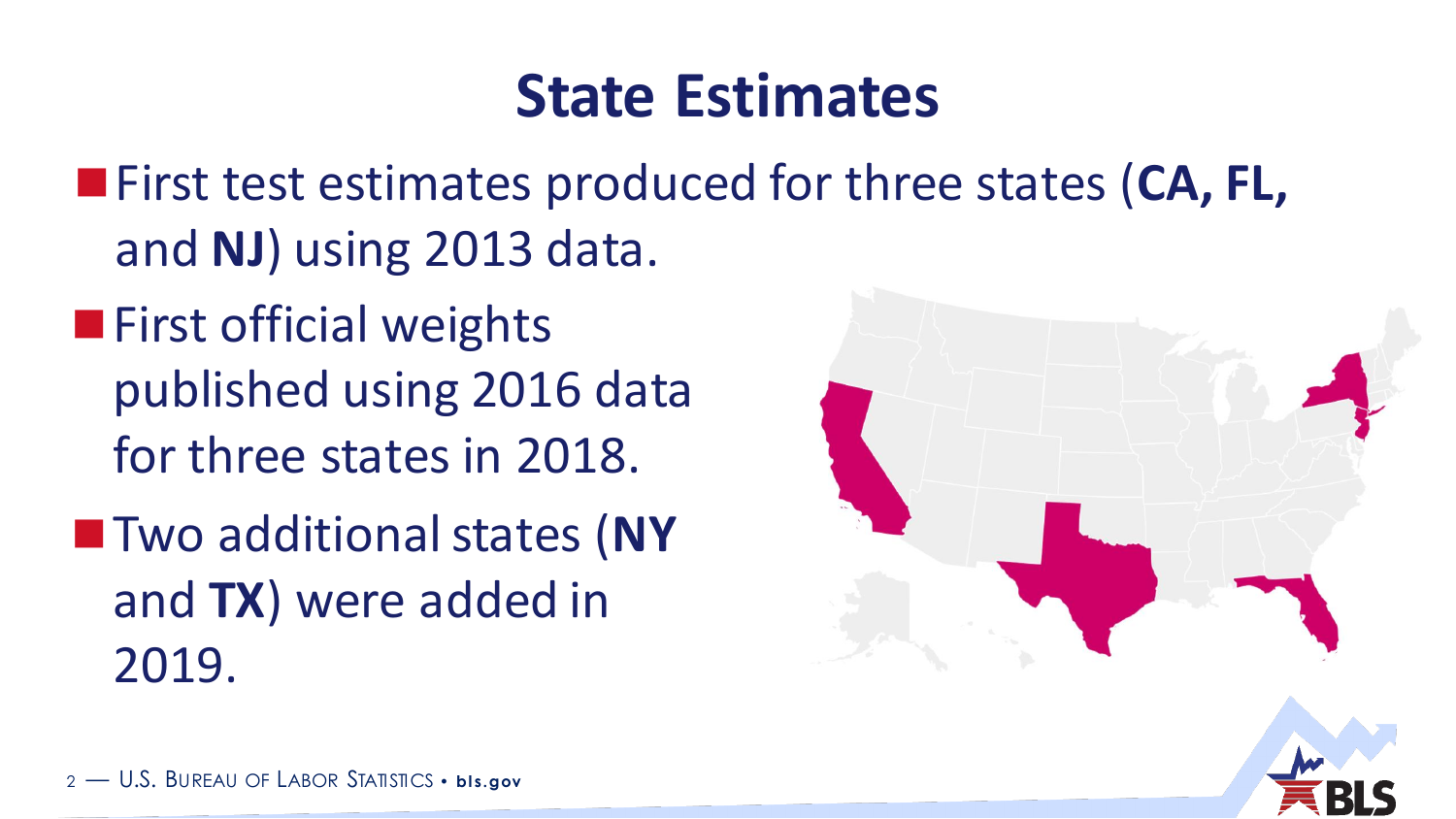## **How do they work?**

- Suppose the population of New Jersey was 20.
- **Each consumer unit in New** Jersey is re-weighted to represent the population of New Jersey *instead of* the national population.

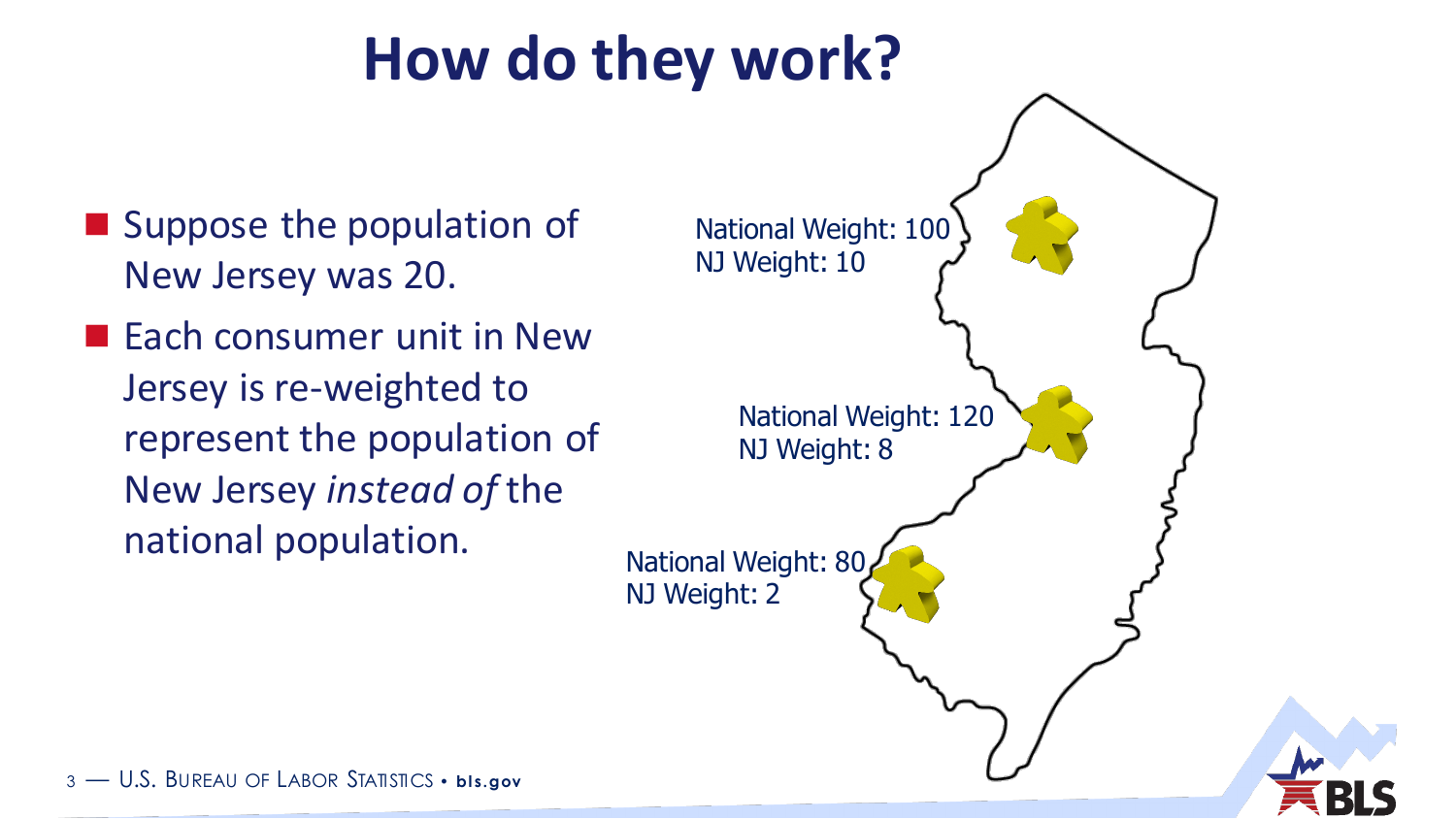## **How well do they work?**

### ■ Compare population targets to US Census.



1. Add up the weights for Florida from PUMD. ~8.5 Million Consumer Units (CU)

2. Compute average number of people per CU with the weight. 2.4 people per CU

3. Multiply and compare to Census value.  $8.5 * 2.4 = 20.4$  million people

**Approximately equal to the 20.6 million reported Florida population.** 

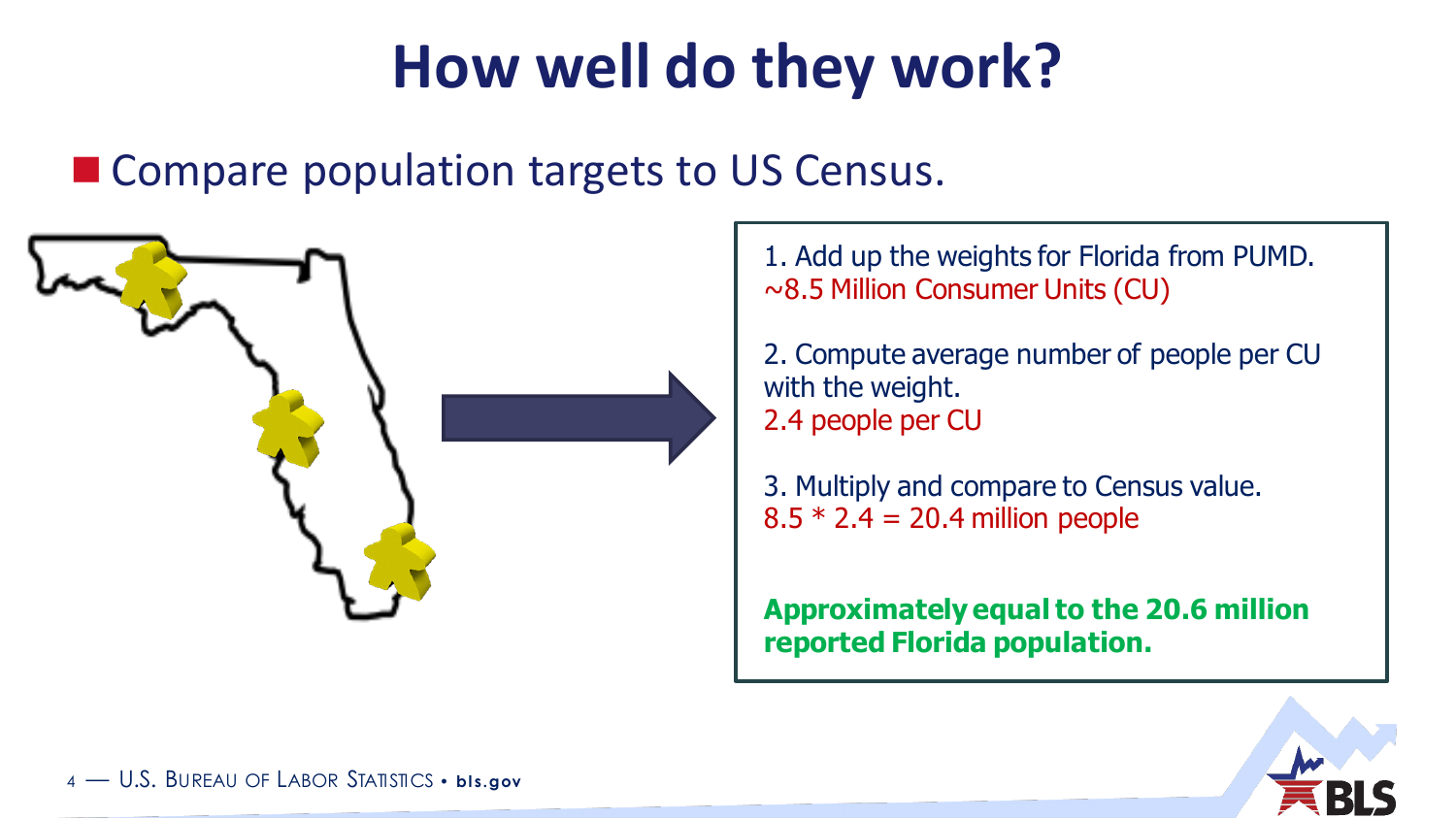## **Who uses them?**

#### **Academics**

▶ Researchers have been asking for greater geographic detail for a long time. This is an effort to provide it where we can.

#### Government

▶ The New Jersey weights were utilized by the New Jersey State Government.

### **N** You!

Curious individuals can now answer questions about state level expenditures.

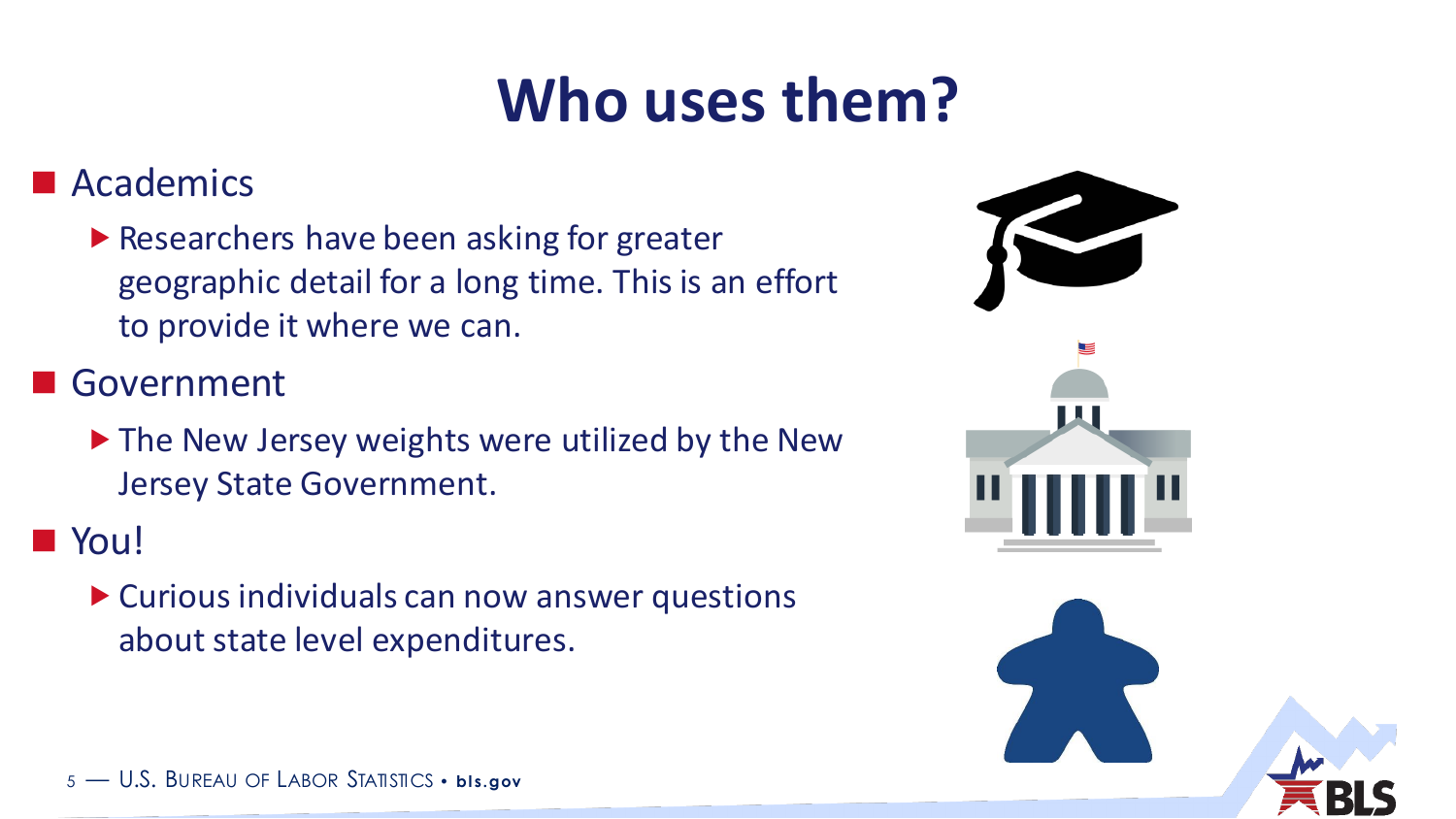# **Using the weights**

- By taking national data and applying a state's weight we can create data estimates that are representative of CUs within that state
- Here we've taken all 5 state weights and applied them to data from 2017 -2018 and aggregated into 10 expenditure categories
	- ▶ Food, Housing, Apparel and services, Transportation, Healthcare, Entertainment, Education, Cash contributions, Personal insurance, All other expenses.
- We then further evaluated the data by examining the differences between income quintiles, focusing mainly on the lowest 20% and highest 20% of incomes

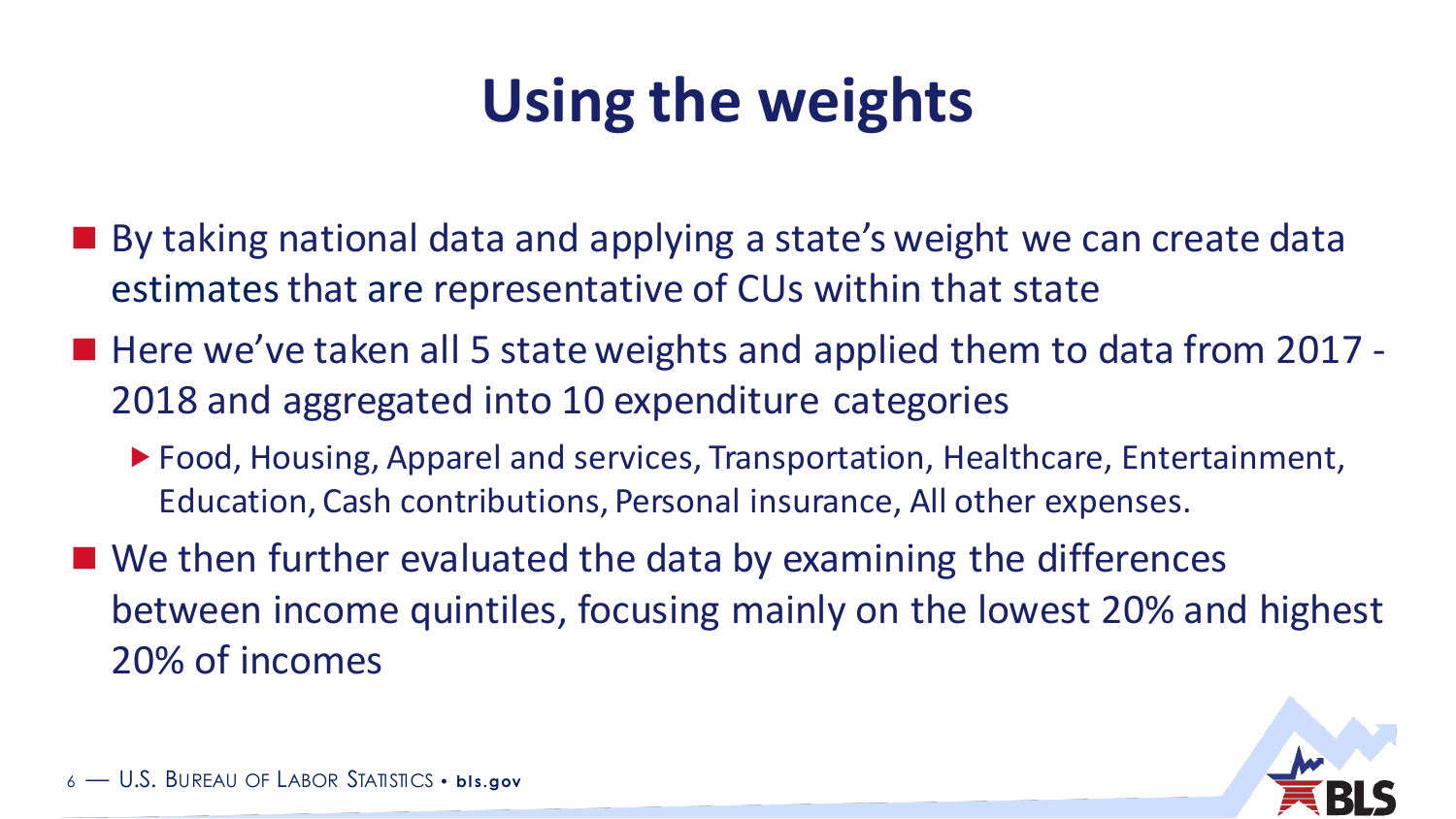### **Trends across States**

- In all 5 states the lowest income group allocates a greater proportion of expenditures to necessary items (food and housing) than the highest income groups
- The highest income groups spend more on personal insurance and pensions than the lower income groups
	- ▶ California's top quintile has the highest share at 17%, where New York, New Jersey, and Texas all have 15% at the low end
	- ▶ Comparatively California's lowest quintile only allocates 3% of expenditures on personal insurance, with New York having the lowest at only 1%

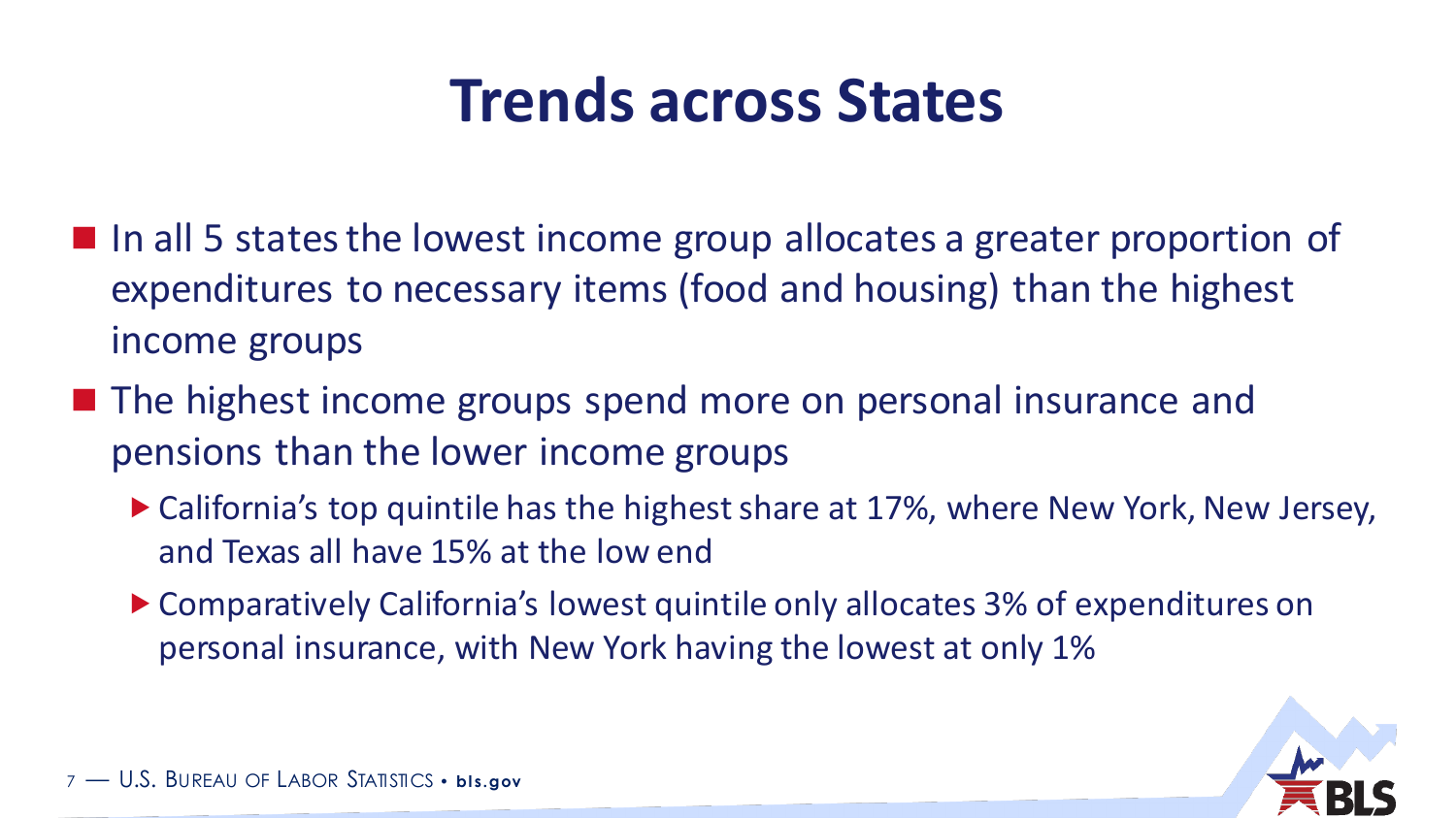## **The Necessity Gap**

- Across all 5 states and nationally there is a gap in necessity (food  $+$ housing) expenditures between income quintiles
	- ▶ New York's lowest group has the largest share at 65% of all expenditures, while low-income Texans have the lowest at 56%
	- ▶ New York's top quintile has a necessity expenditure share of 44%, while Texas has 42%
- $\blacksquare$  Nationally this gap is 15%, New York and California have the highest gaps at 20% and 17%
- Texas has a 14% gap, while New Jersey and Florida both have the lowest at only 13%

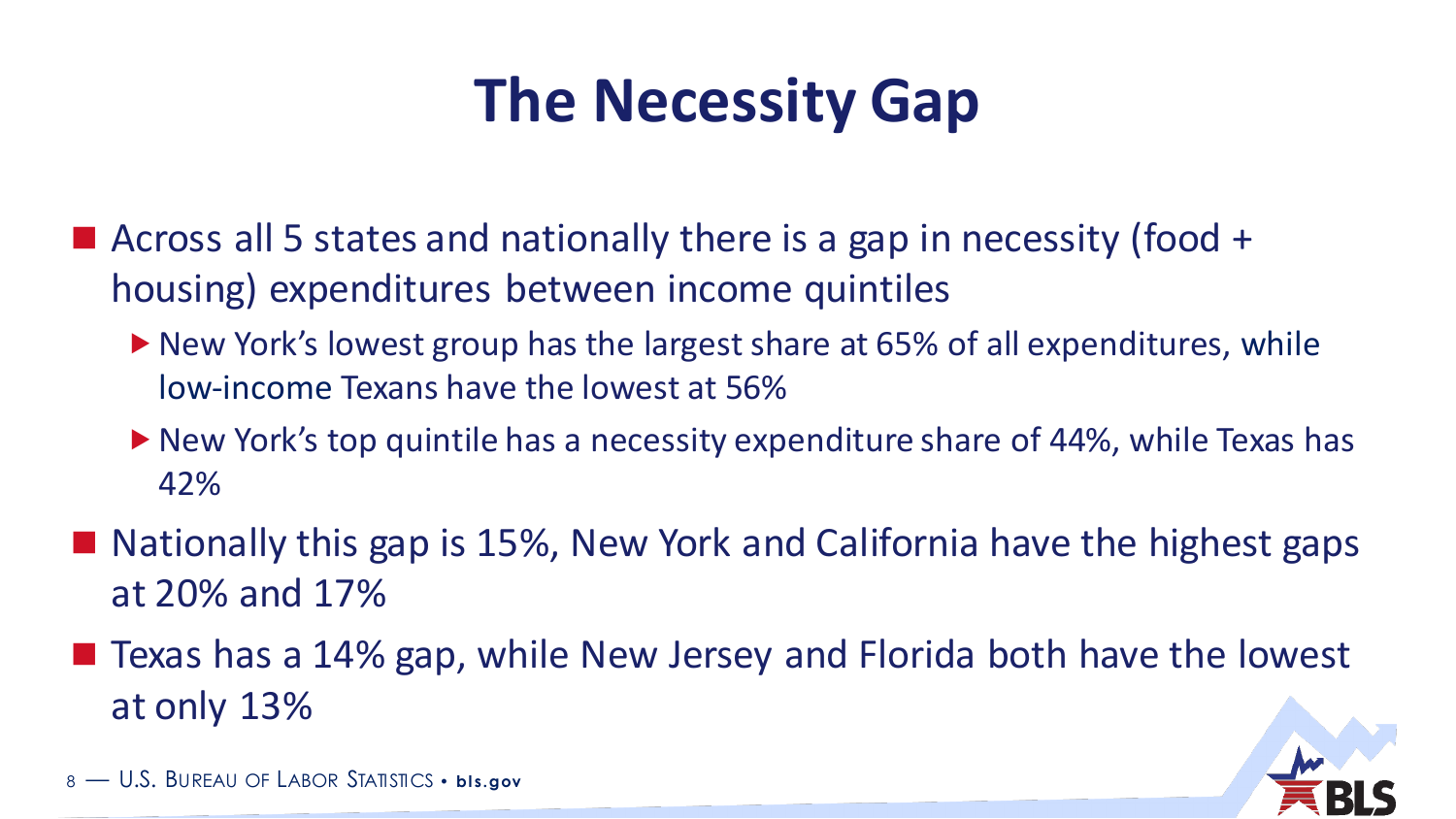## **State vs National Trends**

- Almost all the patterns displayed by the states also appear at the national level
- Nationally, necessities make up 57% of expenditures for the lowest income group, close to most states besides California and New York at 61% and 65% respectively.
- Conversely, the personal insurance spending share for the highest group is 16% nationally, nearly the same as all 5 states

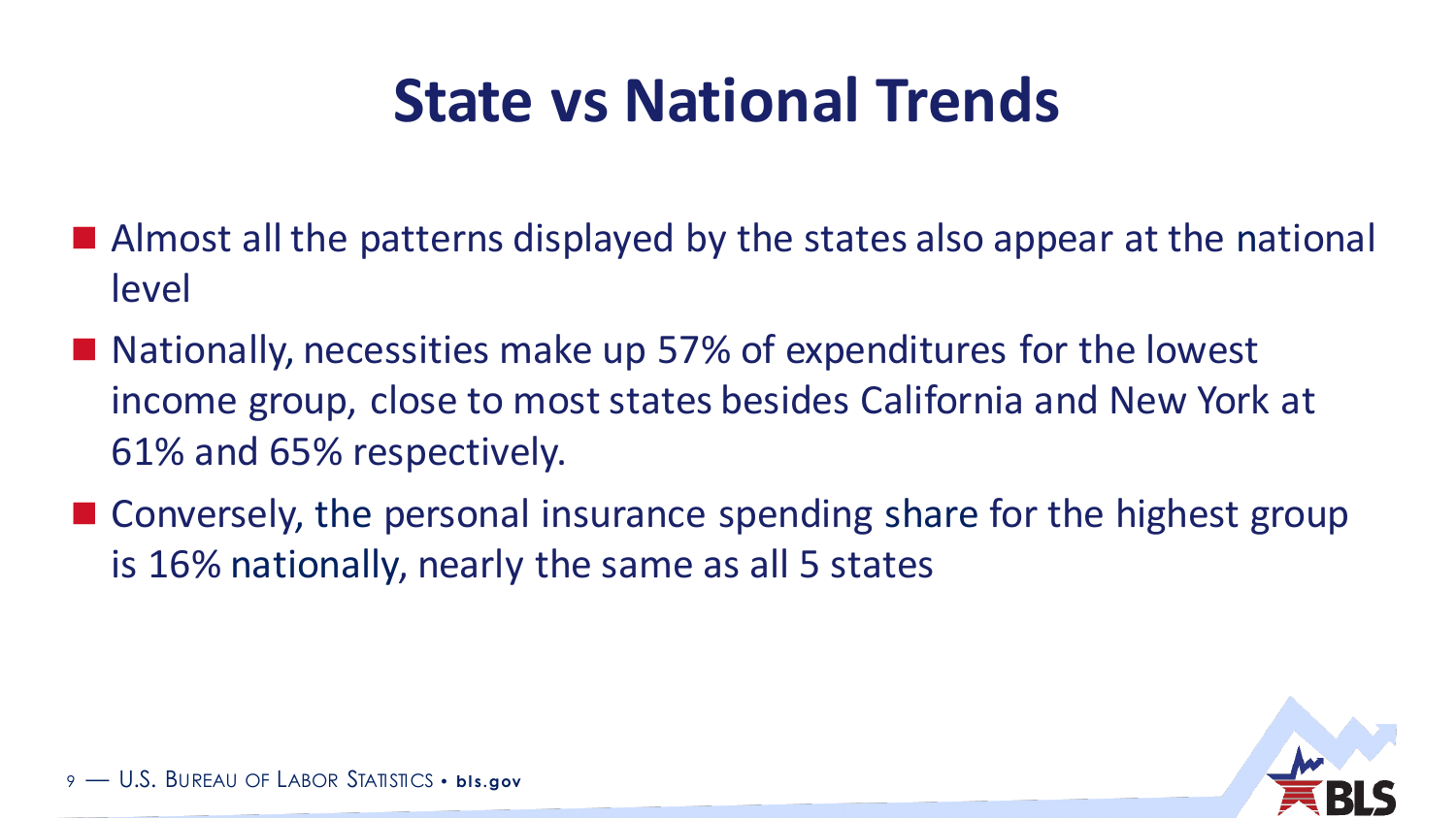## **Conclusion**

- $\blacksquare$  The state weights can be used to produce estimates of average annual expenditures and shares for selected states. Those examined here are close, but not identical to, national estimates
- The weights can be used to better aggregate and account for geographical patterns in spending where possible
- Our example shows clear patterns by income level that appear across state data as well as at the national level

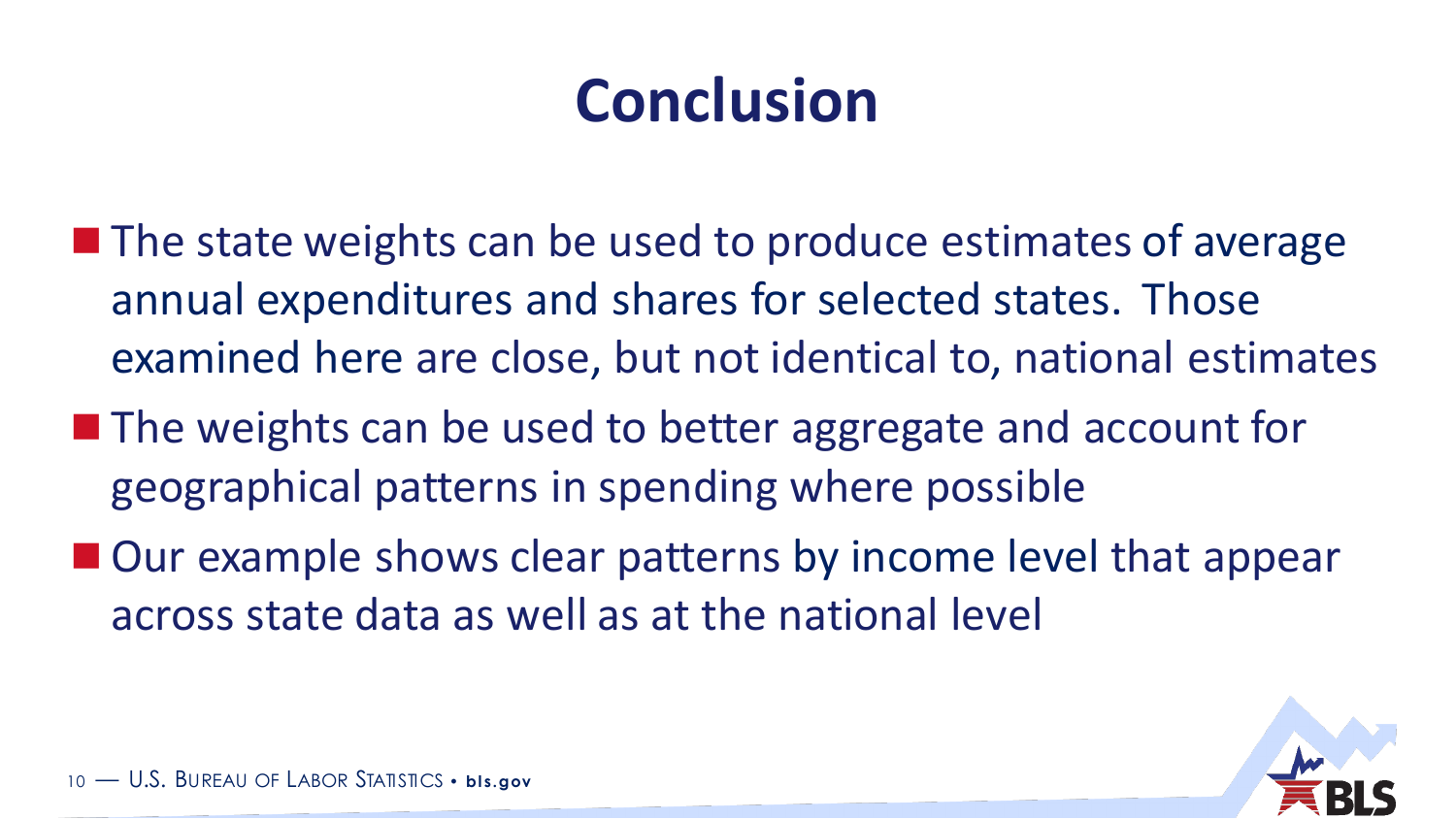## **Interested?**

■ <https://www.bls.gov/cex/csxresearchtables.htm#stateweights>

**Documentation** 

- How the weights are created
- How to utilize State Weights with PUMD
- ▶ State weight files

Sample code